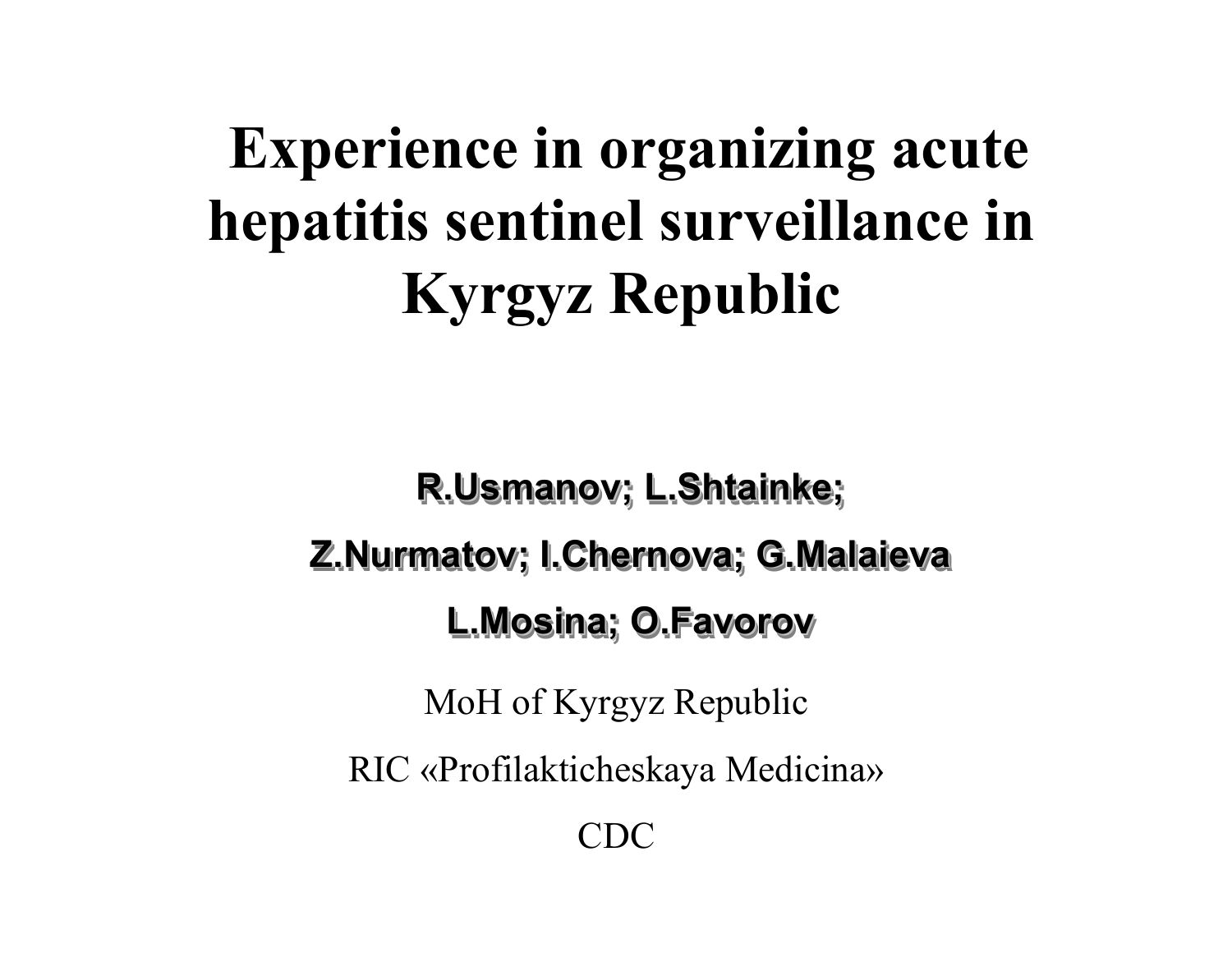#### **Acute hepatitis incidence, Kyrgyz Republic, 1975 Acute hepatitis incidence, Kyrgyz Republic, 1975 -2002**

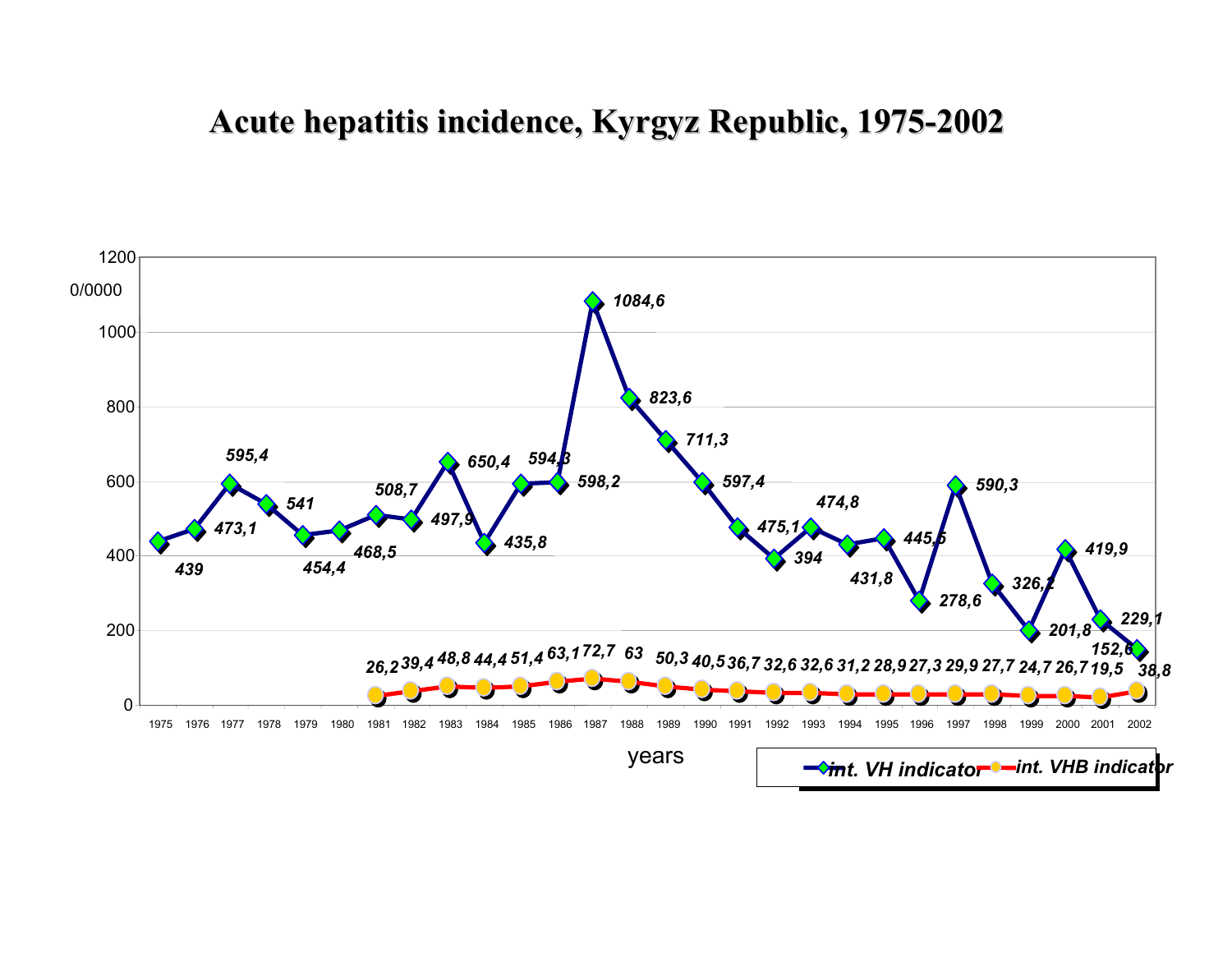#### **Etiologic structure of viral Hepatitis based on the results of the routine surveillance in the Kyrgyz Republic routine surveillance in the Kyrgyz Republic**

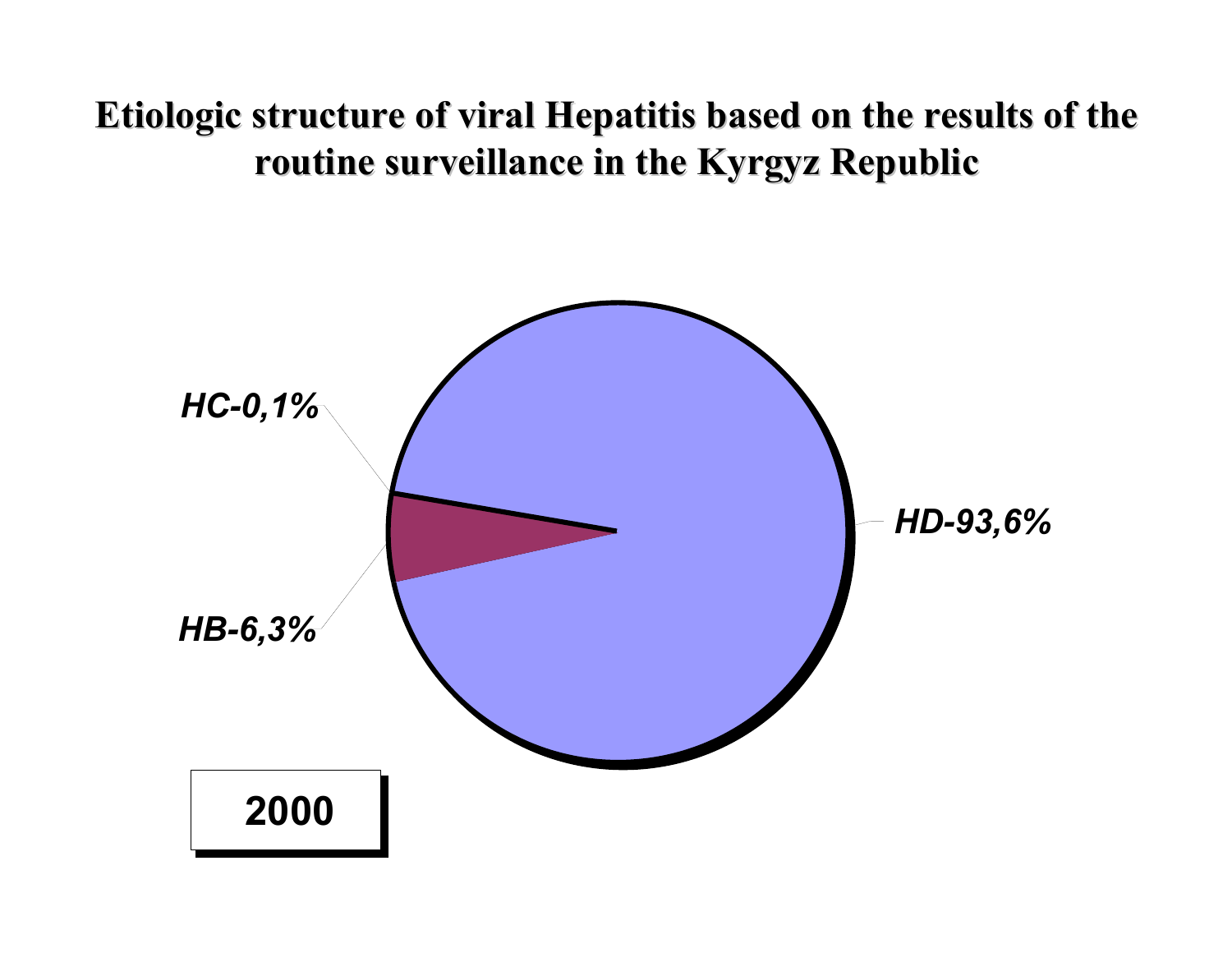Deficiencies of surveillance system for acute viral hepatitis, have used before 2000.

- •• Insufficiently informative on etiology of acute viral hepatitis in Kyrgyz Republic and factors contributive for infection spread
- Unstandardized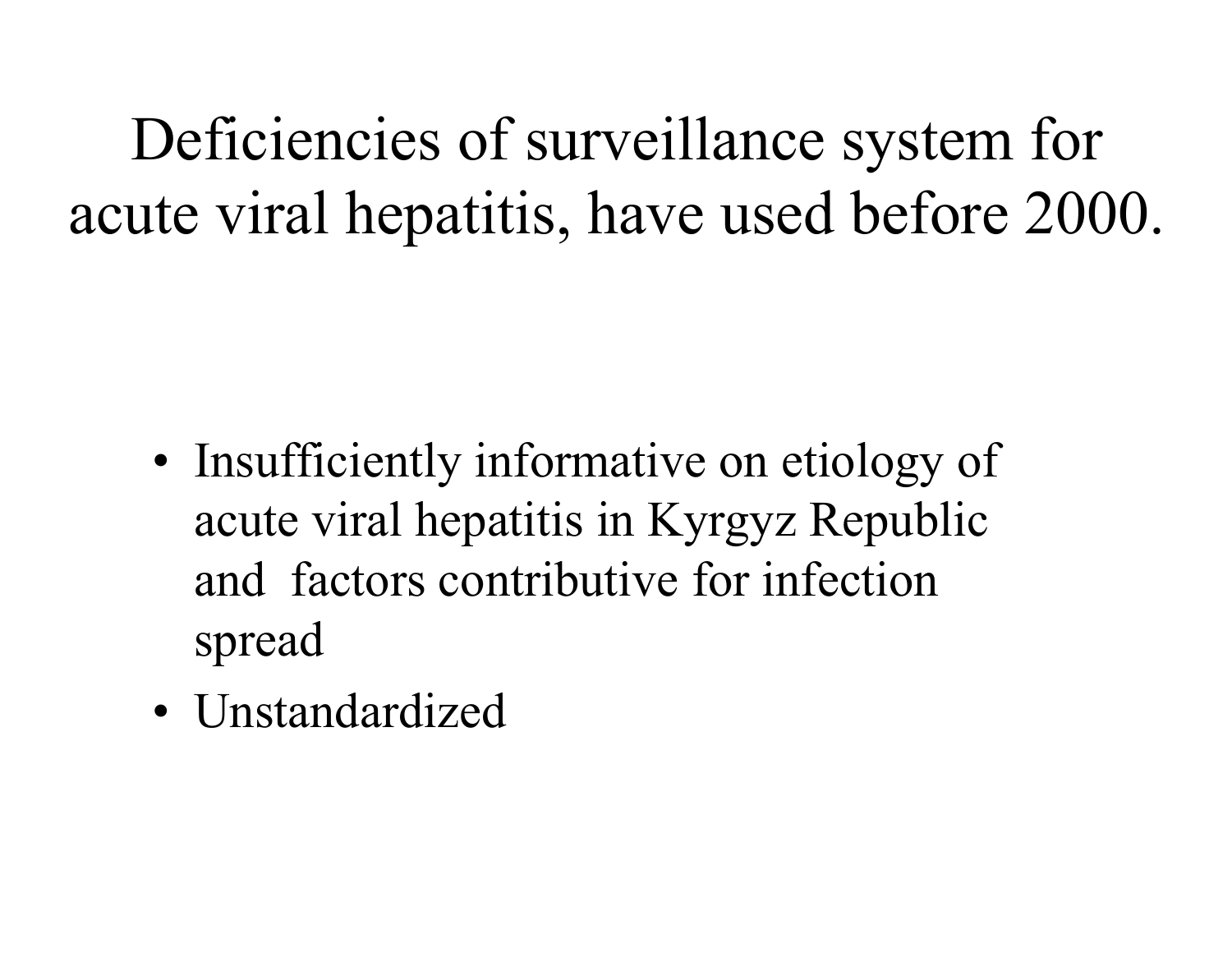# **GOAL:**

introduction of acute hepatitis sentinel surveillance in Kyrgyzstan with CDC financial and methodological support

# **Objectives:**

- Provide reliable etiological diagnostics of acute viral hepatitis
- Standard collection of information pertaining to risk factors of viral hepatitis
- Perfection of epidemiological analyses with the aim to identify risk groups and factors related to AVH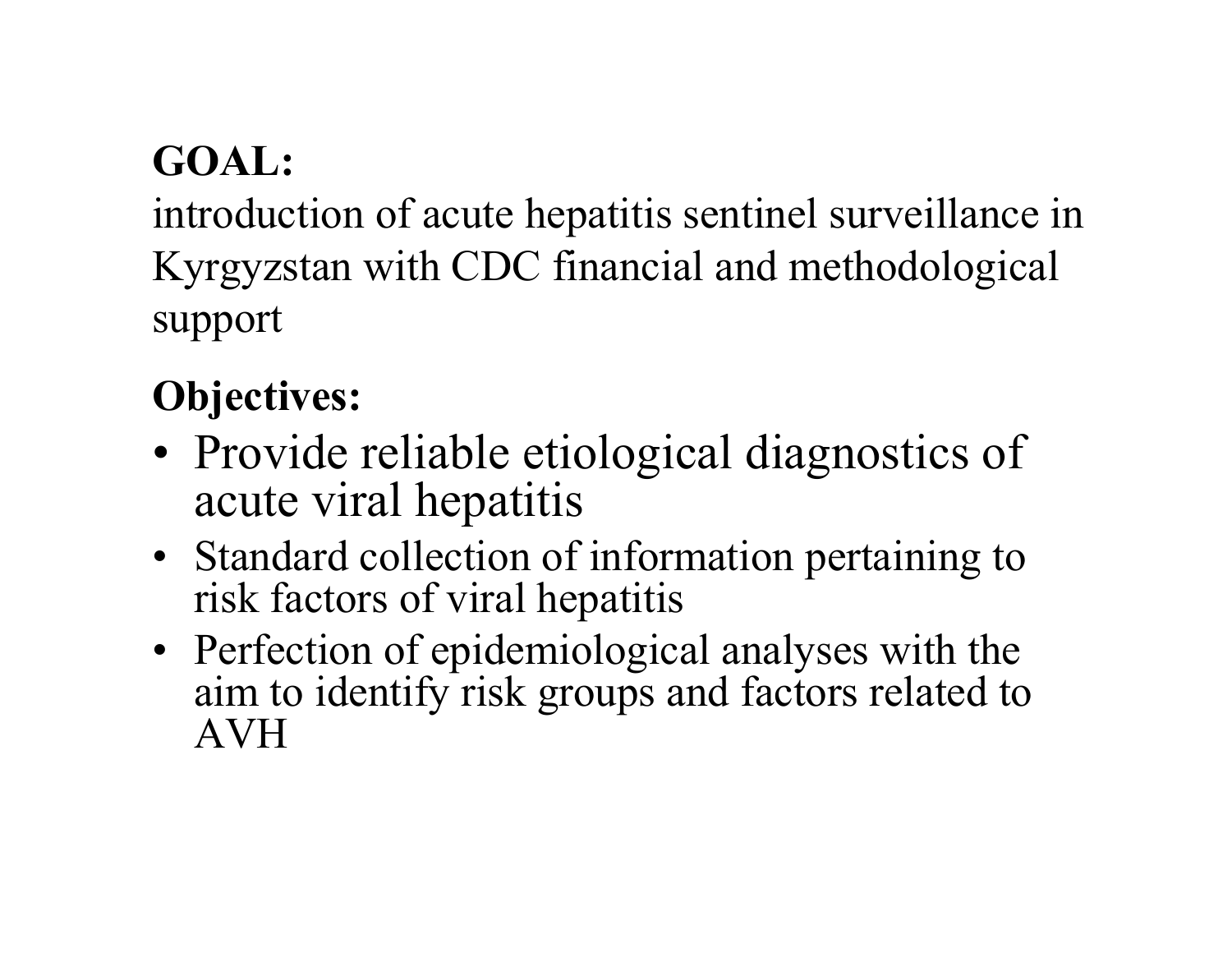## **Materials and methods (1)**

- •National reference laboratory has been put up, standard conditions to carry out tests and quality control are ensured
	- Essential equipment and supplies have been procured
	- $\blacksquare$ Reference laboratory staff has been trained
	- $\blacksquare$ The entry quality control over test kits used has been introduced
	- Quality control has been introduced
- •Essenti al regul atory documents of the MoH have been devised and enforced; they determine the procedure of carrying out sentinel epidemiological surveillance (Ordinance of the MoH of Kyrgyz Republic of 02.12.1999, N°2350 «On Setting up Republican Reference Laboratory for Viral Infection Diagnostics and the sites for «sentinel» epidemiological surveillance over viral Hepatitis»)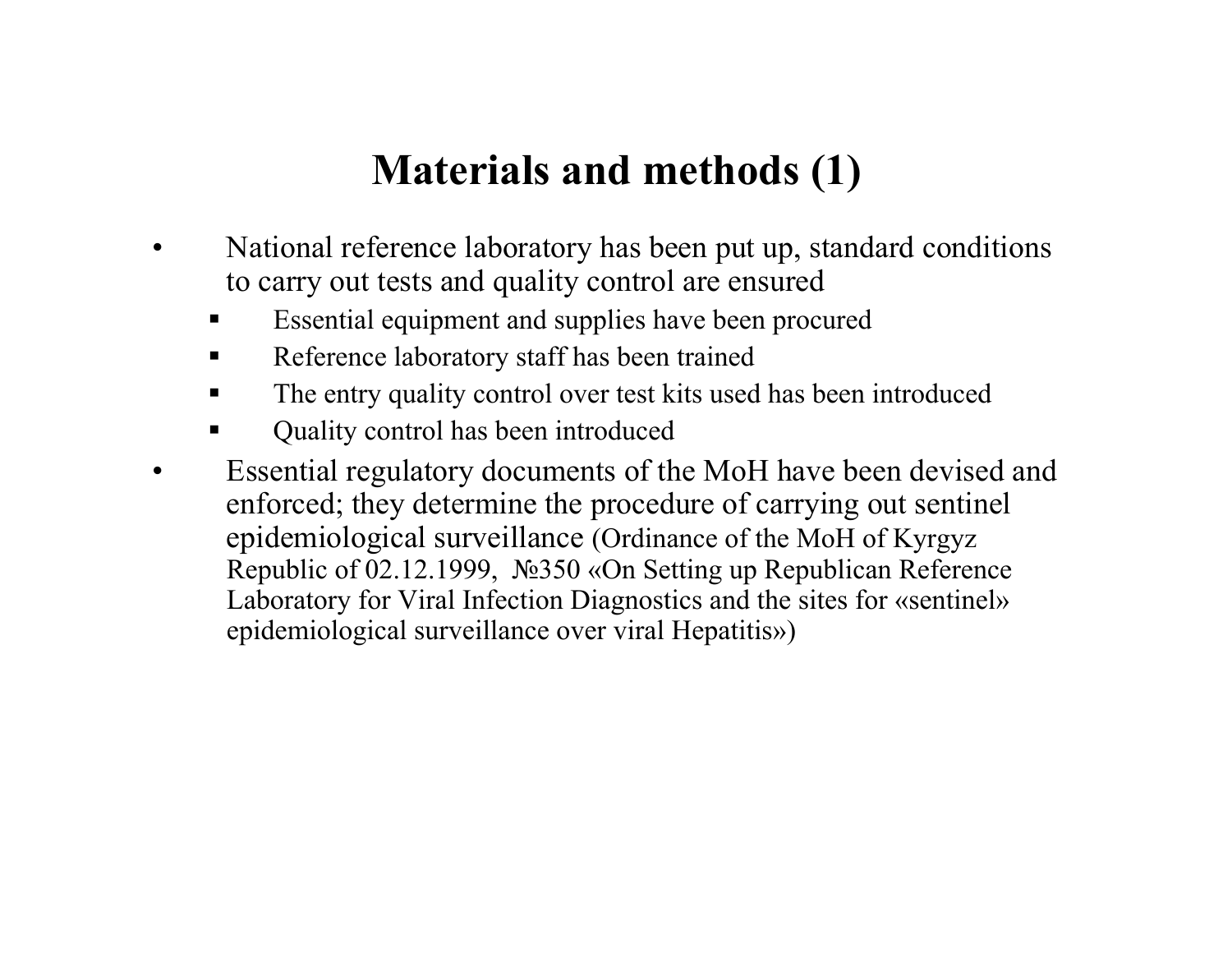# **Materials and methods (2)**

- •Sentinel surveillance sites in Bishkek, Naryn and Jalal-Abad have been set up
- •Methodology and organizational scheme of sentinel epidemiological surveillance have been devised, including:
	- sampling methodology and sampling size have been determined
	- –standard case definition has been introduced
	- algorithm of lab testing has been standardized
	- standard questionnaire form to collect demographic, clinical and epidemiological information has been developed
- $\bullet$ The procedure has been established as to delivering the material to the reference laboratory and its external quality control with the samples cross check in CDC reference laboratory, Atlanta
- $\bullet$ 4 training courses have been organized for the site personnel (lab technicians, infectiologists, epidemiologists, nurses) on assessment of the system of epidemiological surveillance, quality control and methods of sentinel surveillance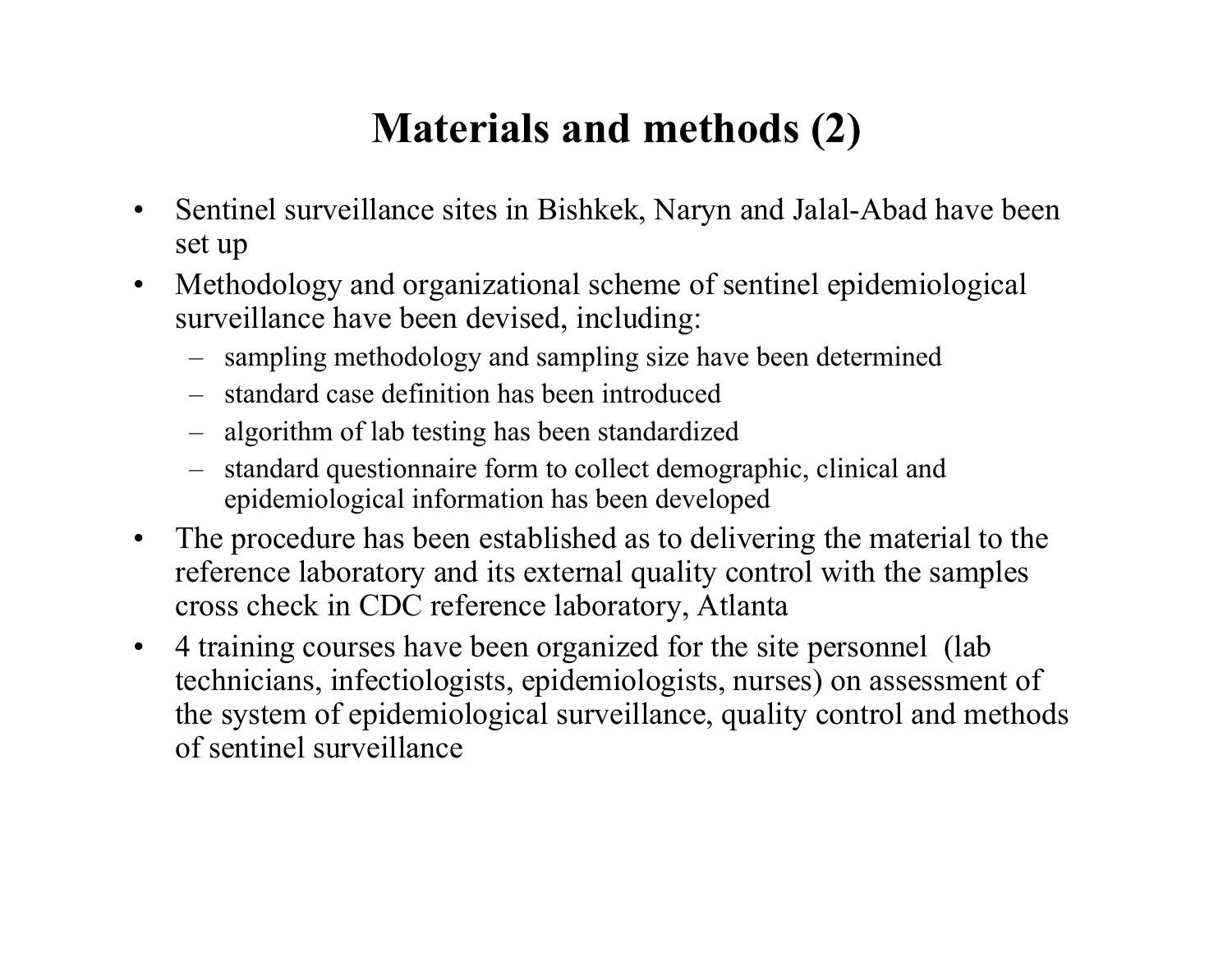# **Acute Hepatitis Sentinel Surveillance, Kyrgyzstan**

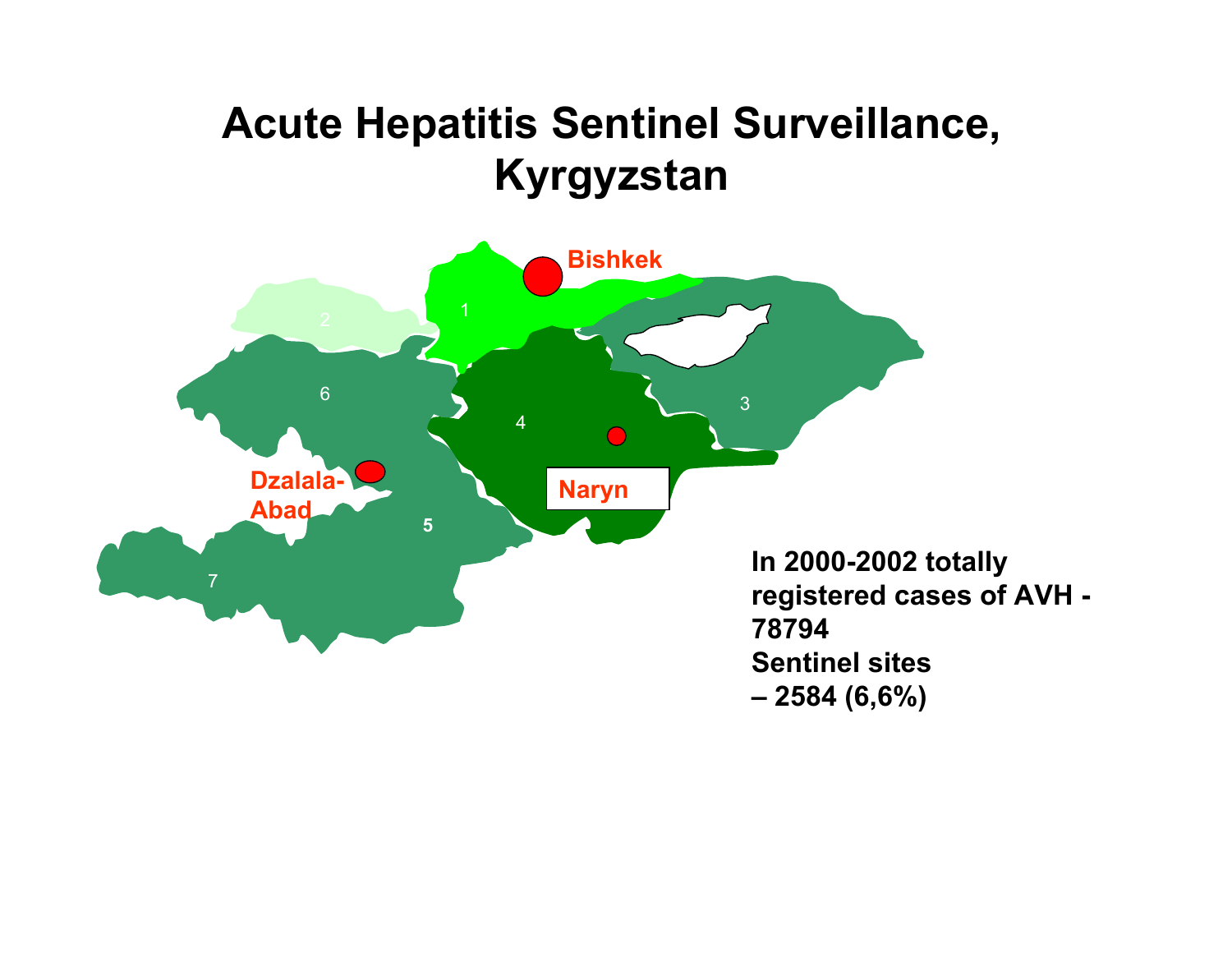#### **Terms of reference of sentinel sites**

• **Infectious Hospital**

•**confirmed correspondence to case definition ;** •**collection and marking of the blood sample ;** •**filling in and marking of the questionnaire ;**

• **REGIONAL CENTER OF STATE SANITARY EPIDEMIOLOGYCAL SURVEILLANCE** •**blood serum separation in the volume of 2 m l into plastic vials (2 ml)and storing them under –10-15 0 С until shipment to the Republican reference-laboratory;**

•**shipment o f serum and questionnaires to the Republican reference-laboratory in Bishkek every 2 weeks;** •**quality assurance of pre-analytical stage of serum lab testing in order to avoid errors when collecting, storing and transporting serum samples.**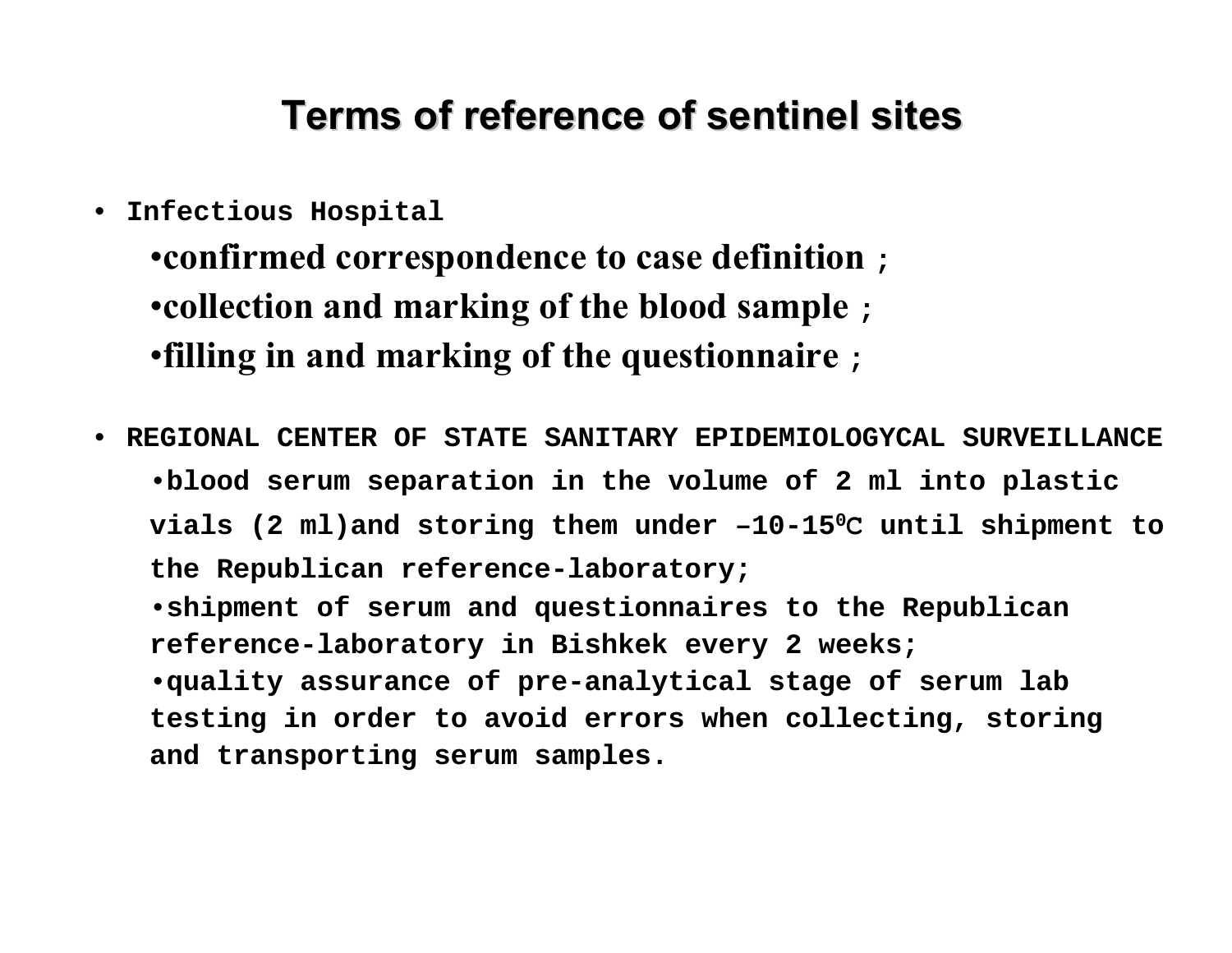#### **Terms of reference of reference laboratory Terms of reference of reference laboratory**

- **Reception of serum samples and questionnaires, ensuring serum and questionnaire data quality control;**
- **laboratory testing of each serum sample for the markers of acute HA, HB, H C and HD infection according to standard algorithm;**
- **<sup>q</sup>uestionnaire and tests results computer data entry in Epi Info6 format;**
- **data analysis and report writing ;**
- **sending review results and reports to the DSSES of the MoH of the Republic of Kyrgyzstan and t o sentinelsurveillance sites in the form of electonic synoptic tables.**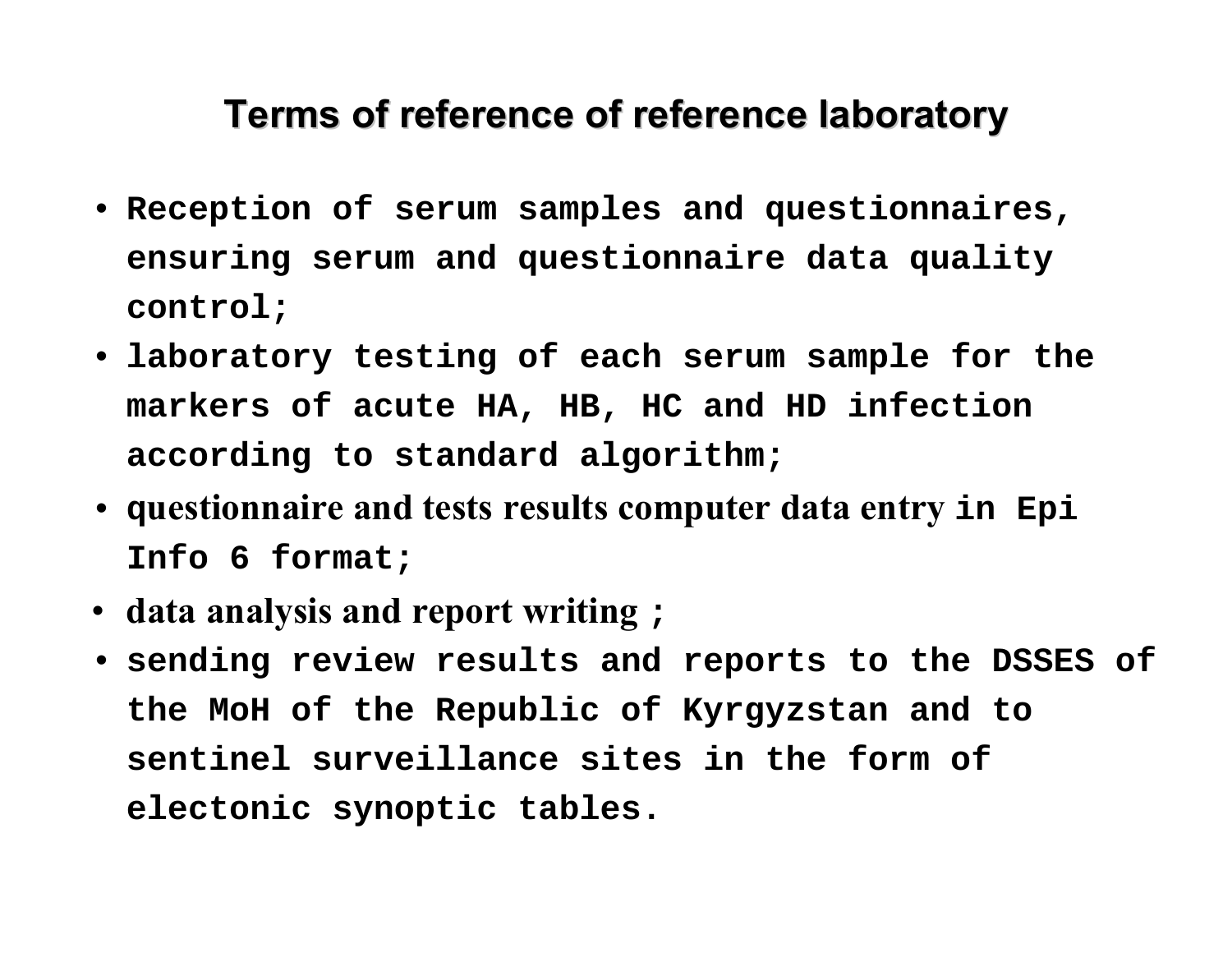# **The scheme of sentinel site functioning The scheme of sentinel site functioning The scheme of sentinel site functioning**



*Note:*

1. Oblast clinical hospital - clinical diagnostics, blood c ollection and filling in questionnaires.

2. Obl. CSSES - collection of serum from blood s amples, labeling and storing until shipping it to the reference laboratory

3. Obl. CSSES -collection of questionnaires, registration a nd shipm ent of serum samples and questionnaires to the Republica n reference laboratory; feedbac k s ystem organization.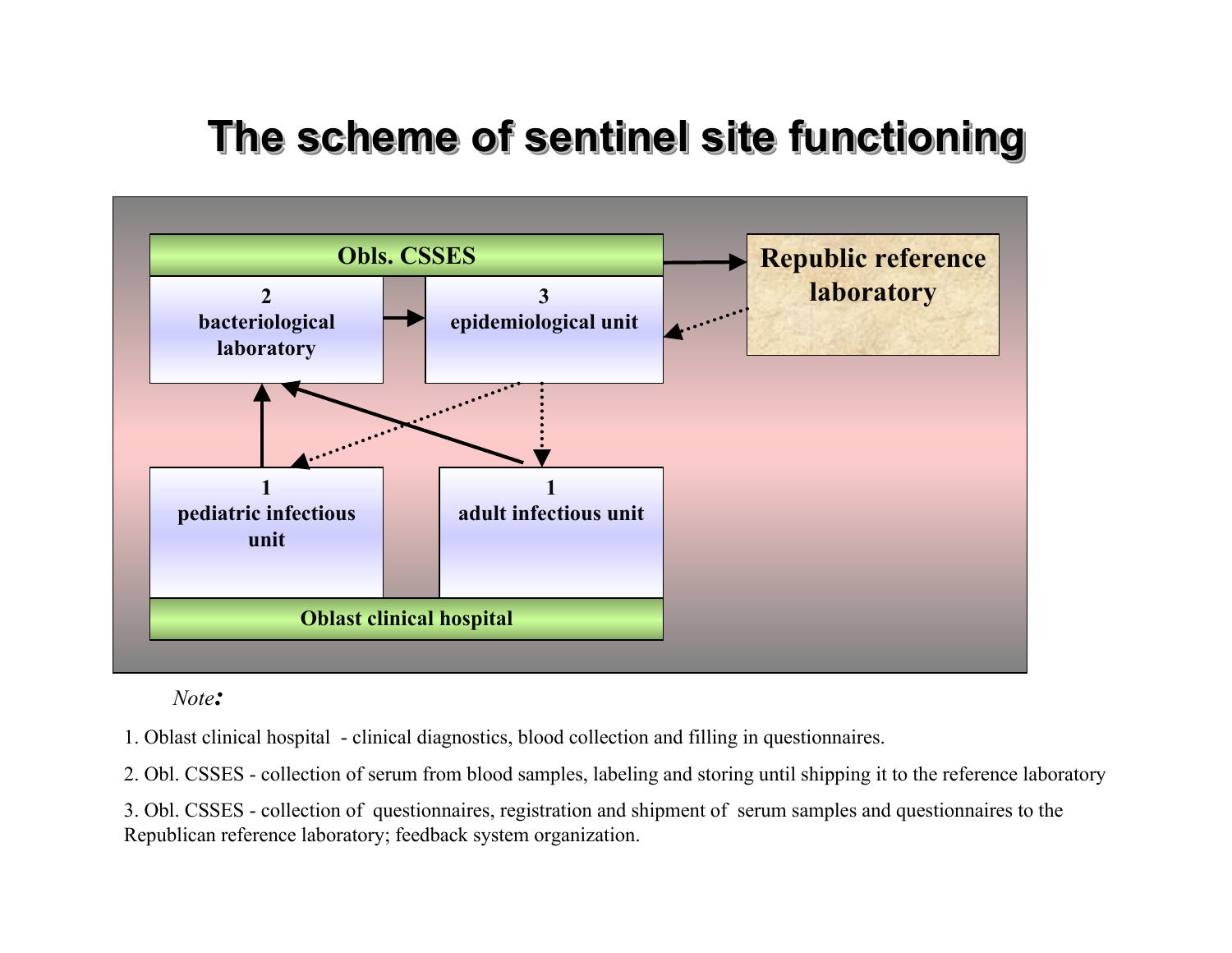# **Algorithm of Laboratory Diagnostics of Acute Hepatitis**

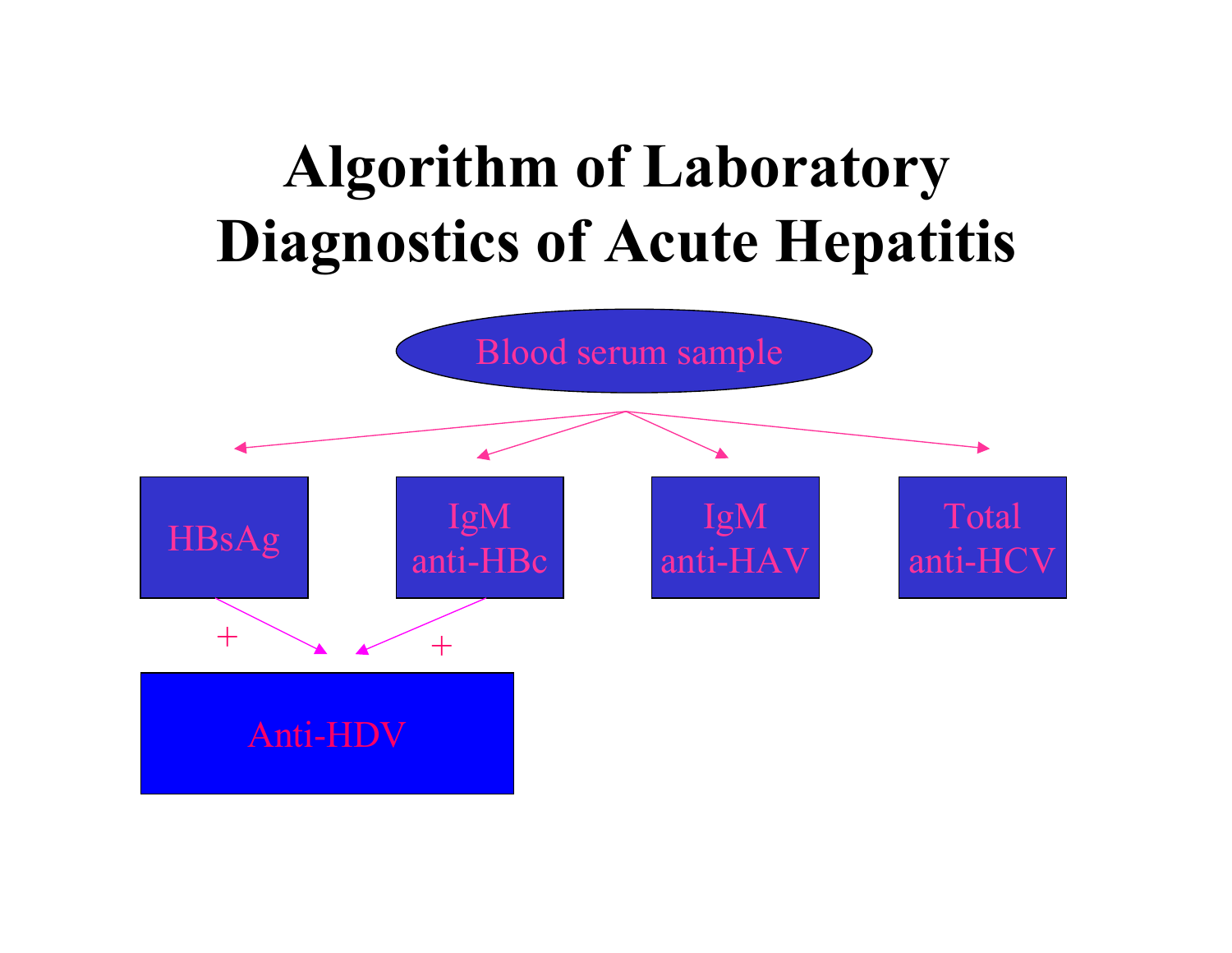## **Acute Viral Hepatitis Case Definition**

| <b>Clinical description</b>                                                                                                                                                      | <b>Laboratory criteria</b>                         | <b>Case classification</b> |
|----------------------------------------------------------------------------------------------------------------------------------------------------------------------------------|----------------------------------------------------|----------------------------|
| An acute illness that<br>includes the discrete<br>onset of symptoms<br>and jaundice or<br>elevated serum<br>aminotransferase<br>levels (>2.5 times the<br>upper limit of normal) | IgM анти-НАV $(+)$                                 | <b>Hepatitis A</b>         |
|                                                                                                                                                                                  | IgM анти-Н $\text{Bc}(+)$<br>HBsAg $(+/-)$         | <b>Hepatitis B</b>         |
|                                                                                                                                                                                  | анти-HDV $(+)$<br>$HBsAg (+)$ или IgM-HBc<br>$(+)$ | <b>Hepatitis D</b>         |
|                                                                                                                                                                                  | анти- $HCV$ (+)                                    | <b>Hepatitis C</b>         |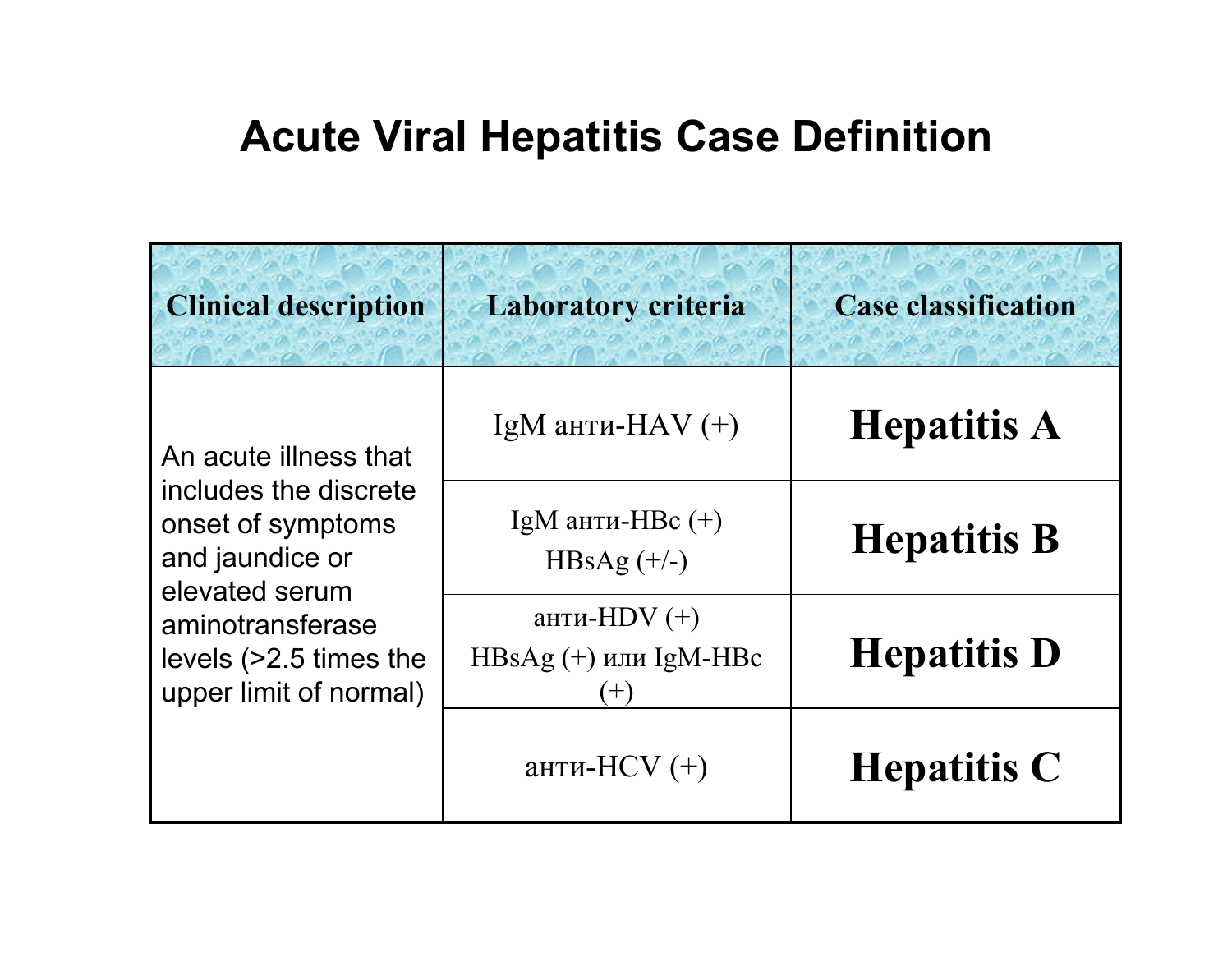#### **Etiologic structure of acute viral Hepatitis, Sentinel Surveillance (2000-2002)**

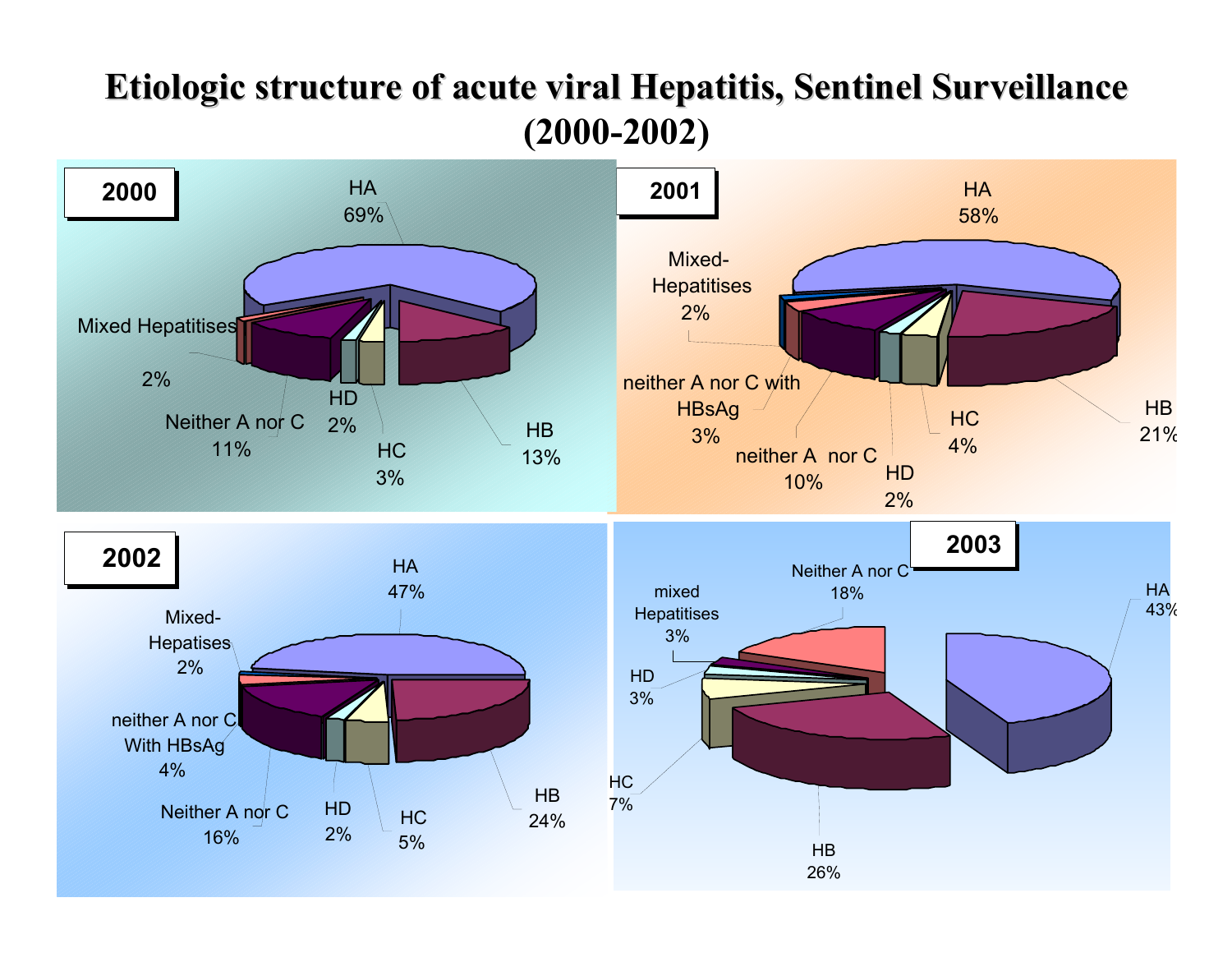#### **Etiological role of Hepatitis E within the structure of nonA non C Hepatitis, sentinel surveillance, 2000 C Hepatitis, sentinel surveillance, 2000**



**Sentinel site of Dzalal-Abad**

**Sentinel site of Bishkek**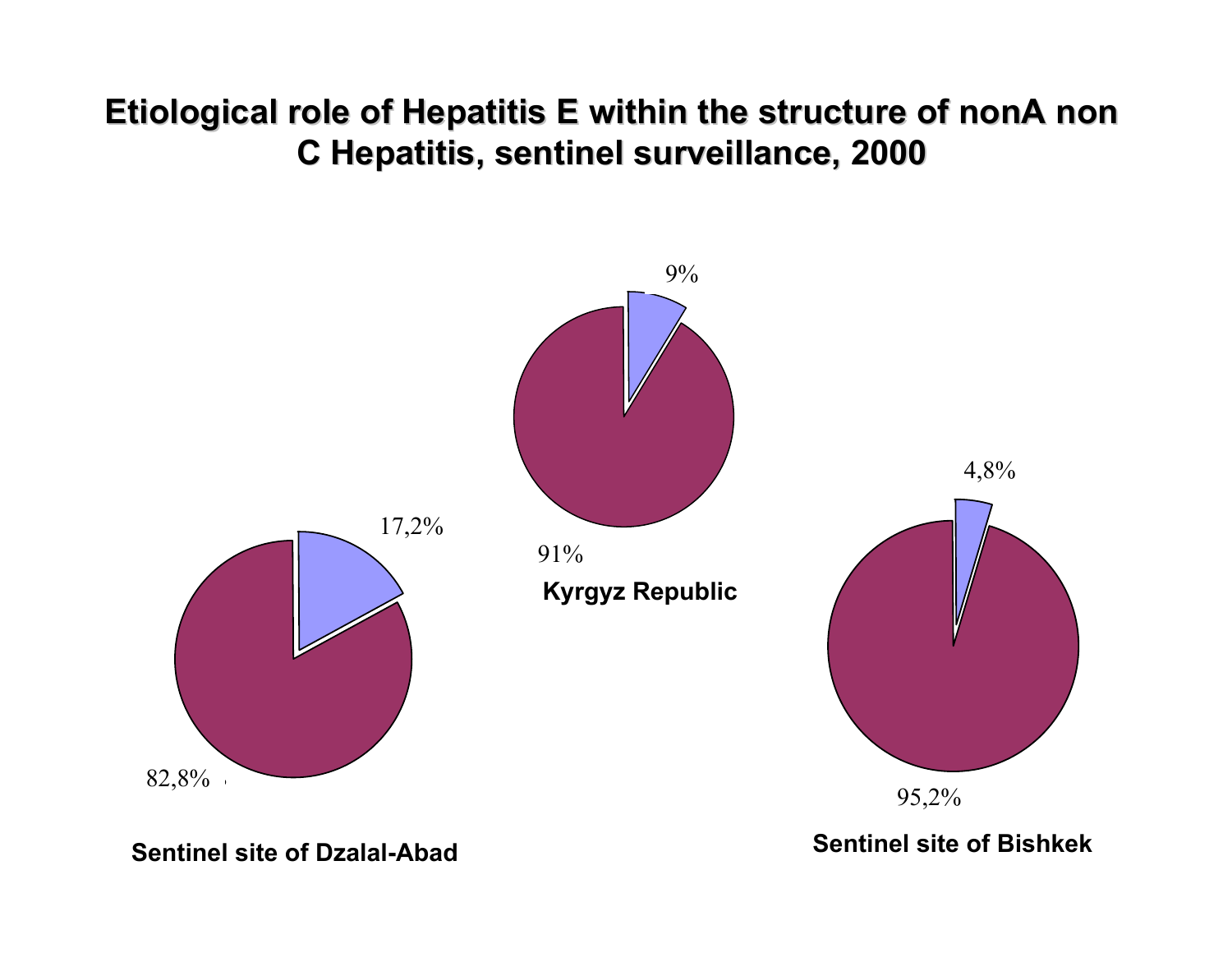#### **Distribution of acute Hepatitis A by age groups (sentinel surveillance of Kyrgyzstan 2000-2003)**

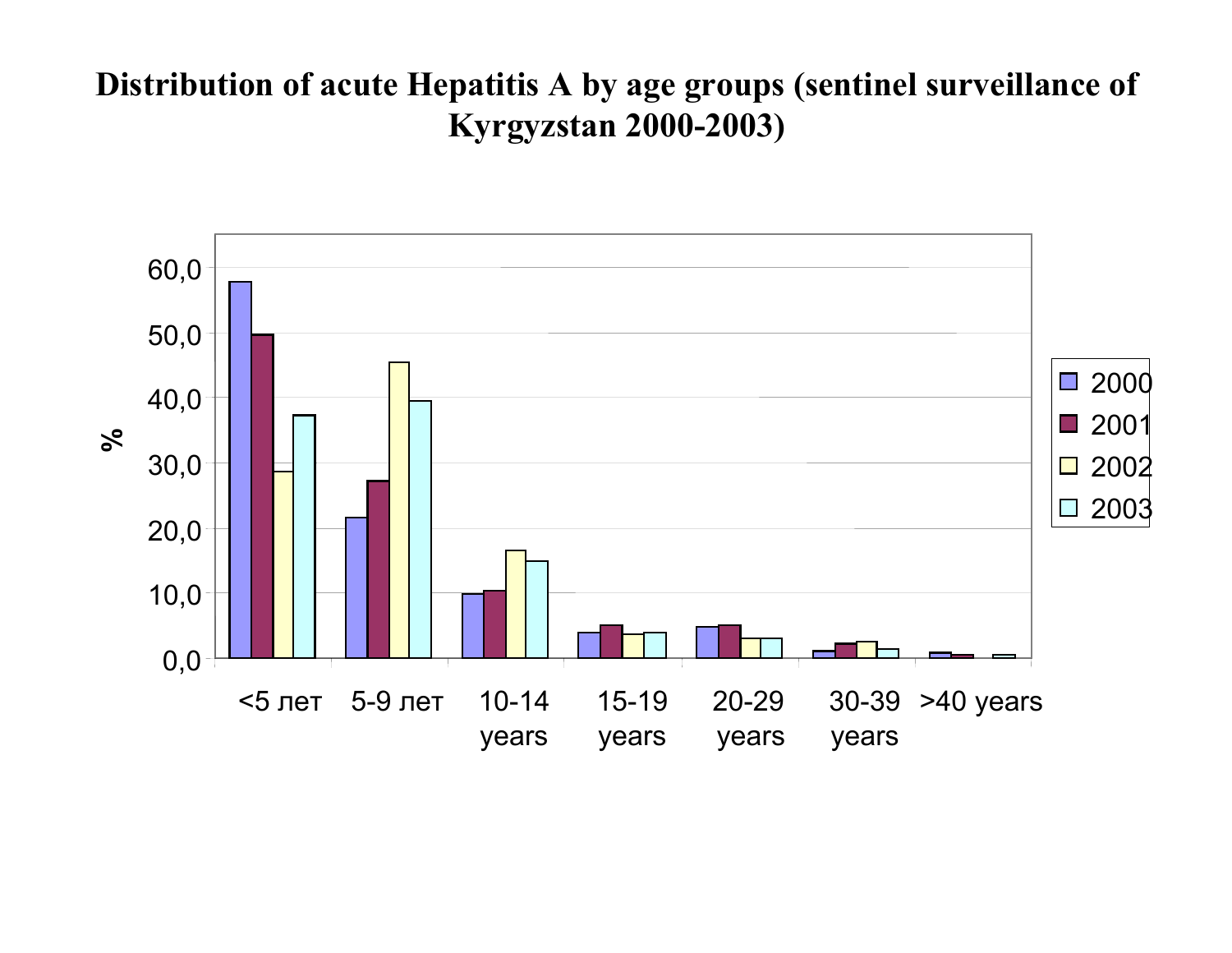## **Distribution of Hepatitis A by age groups in sentinel sites of Bishlekand Dzalal-Abadin 2000-2002 .**

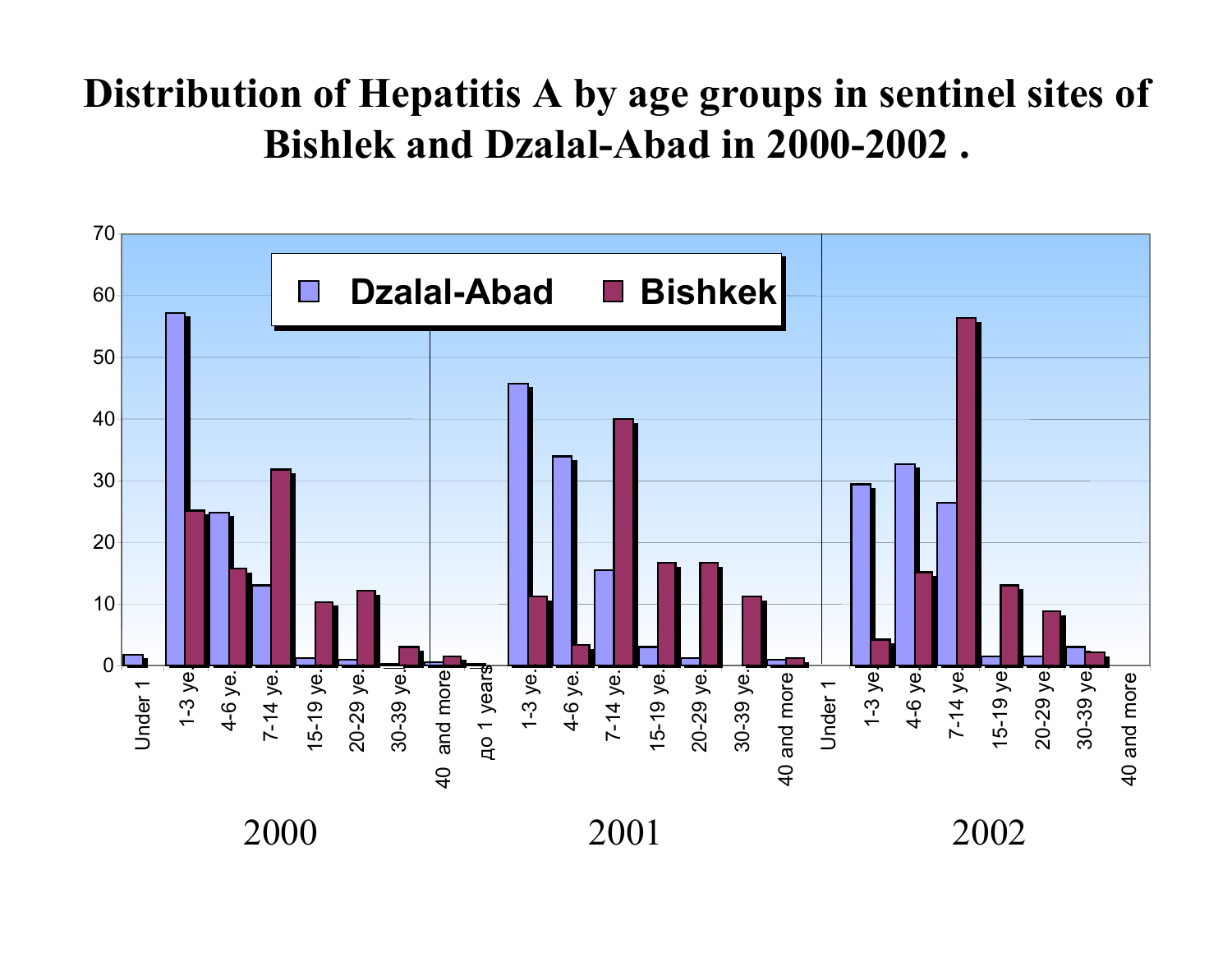### **Distribution of cases of acute viral Hepatitises А, В and С by contact with jaundice patient 6 moths prior to the onset of the disease**

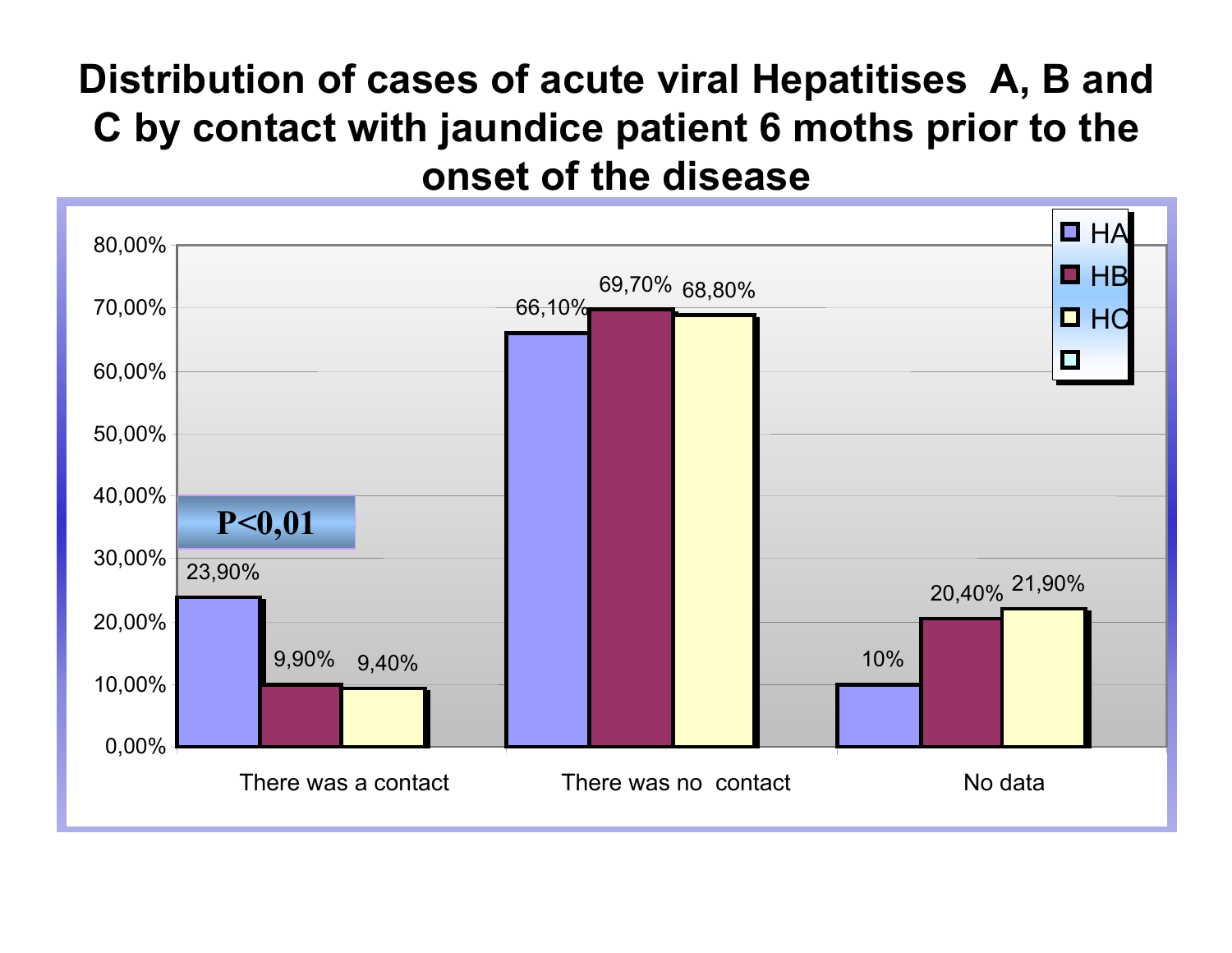## **Distribution acute Hepatitis B cases by age groups**

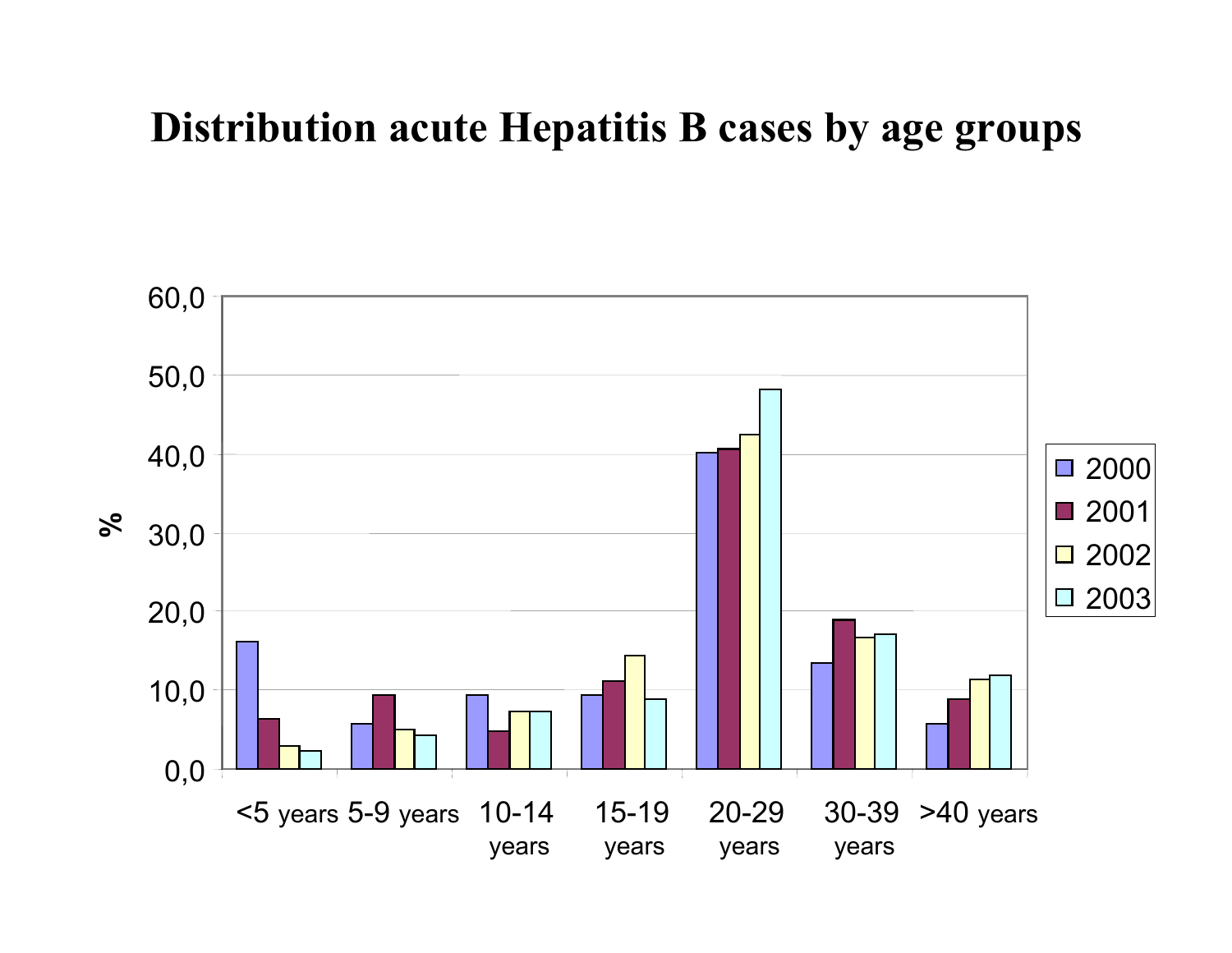## **Distribution of acute Hepatitis C cases by age groups**

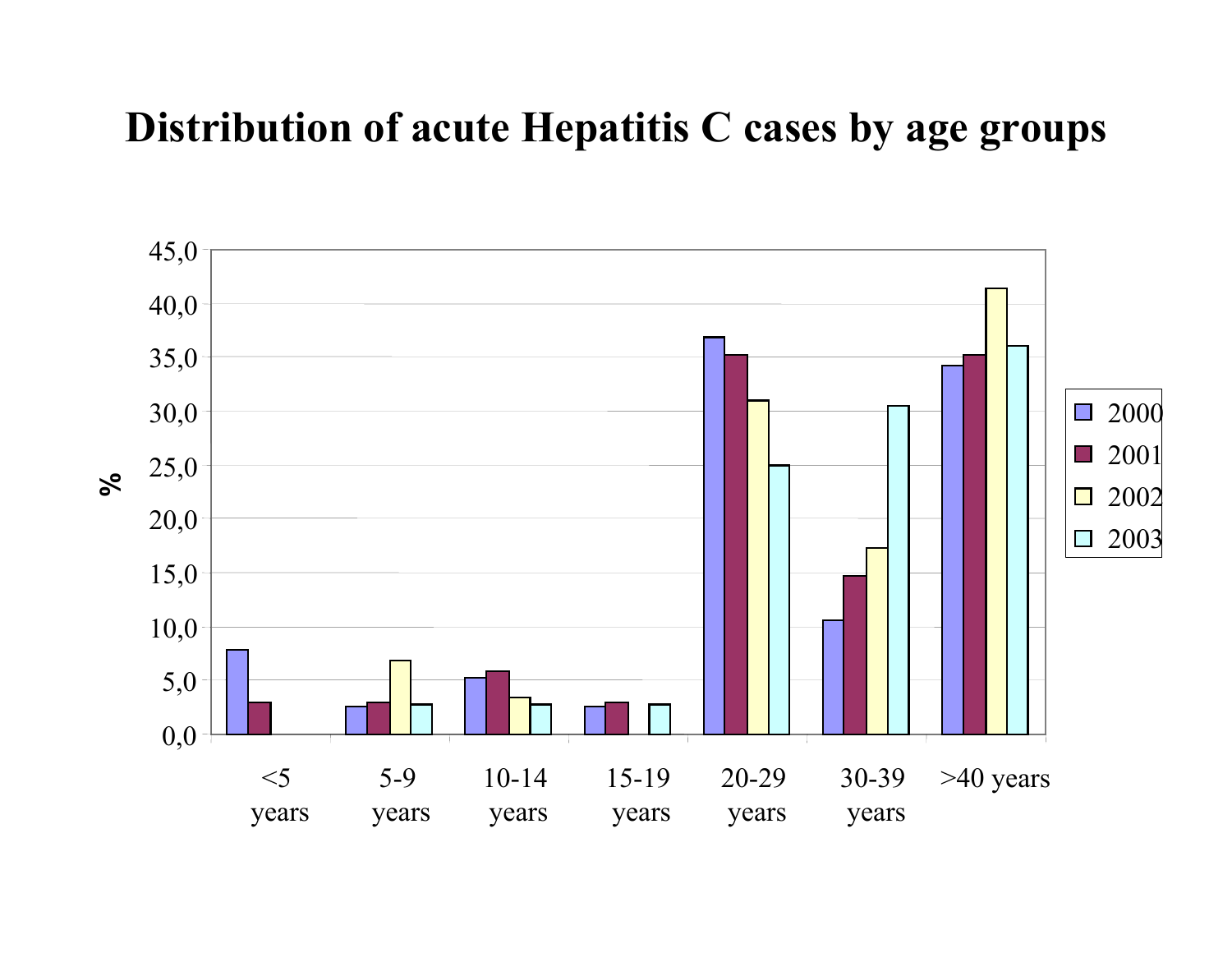# **Distribution of acute hepatitis B and C cases by probable risk factors, sentinel sites of Kyrgyzstan, 2000-2003** (1)

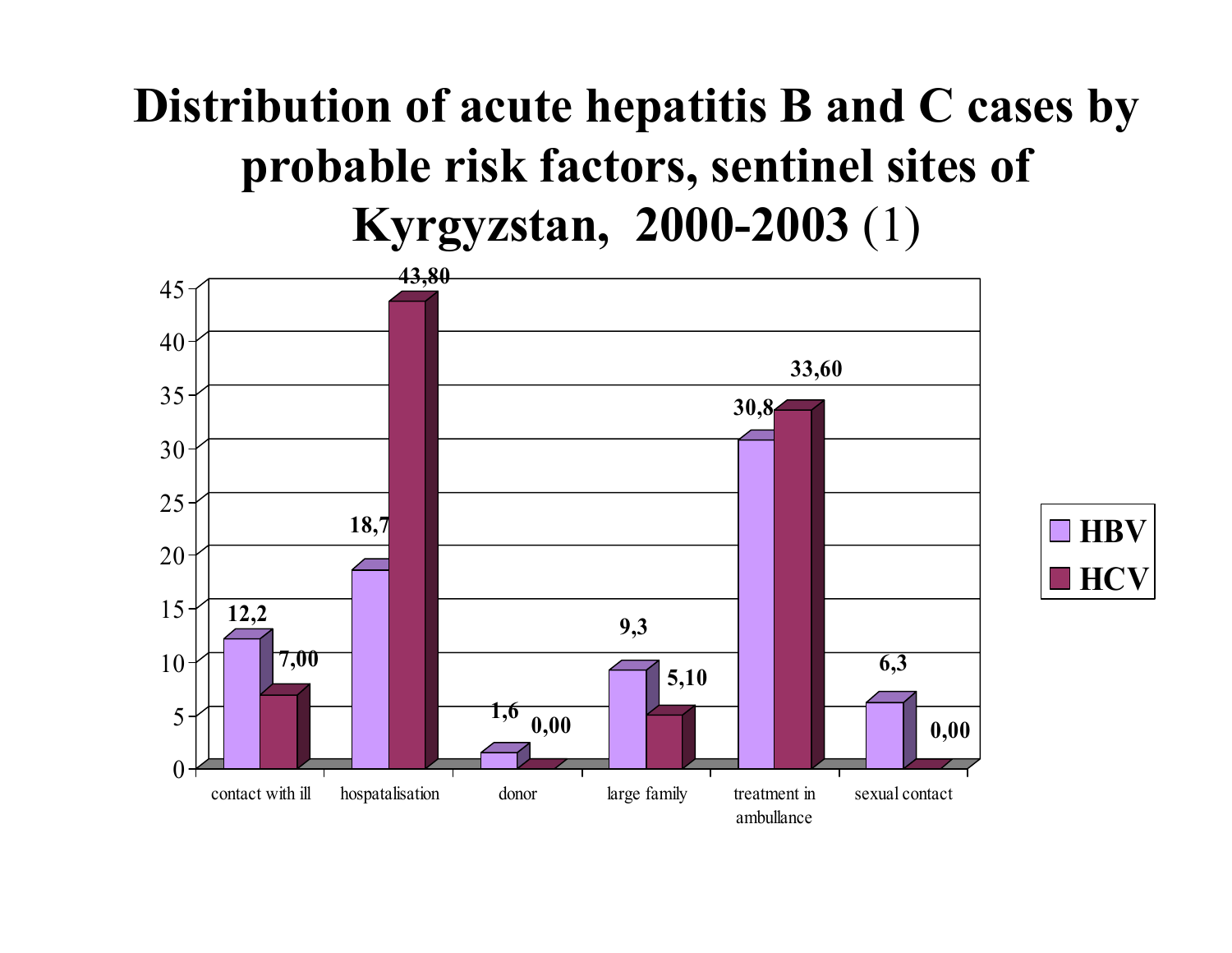# **Distribution of cases of acute viral Hepatitis В and С by probable risk factors (2)**



**interventions**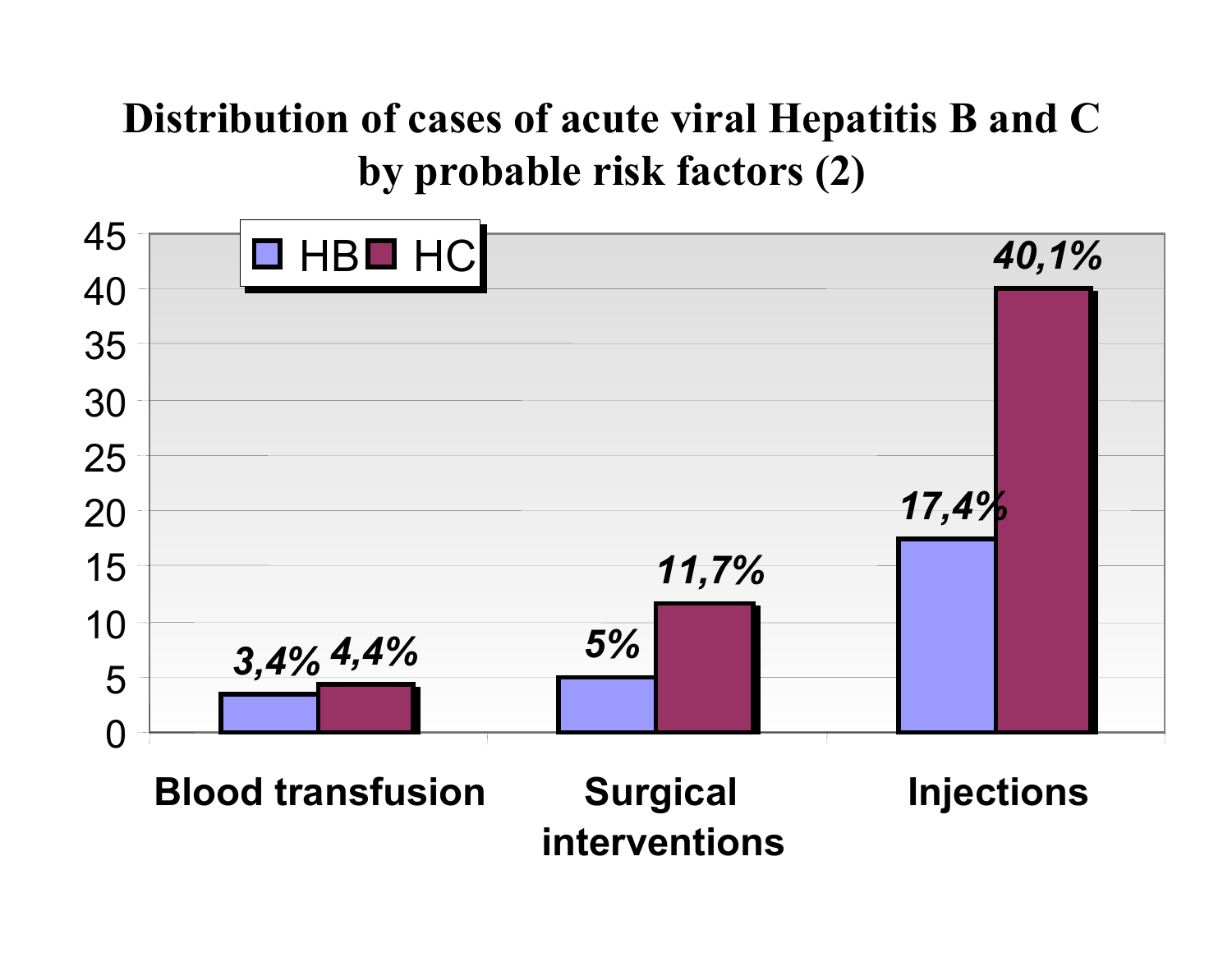#### **Distribution of cases of acute viral Hepatitis В and С by probable risk factors (3)**

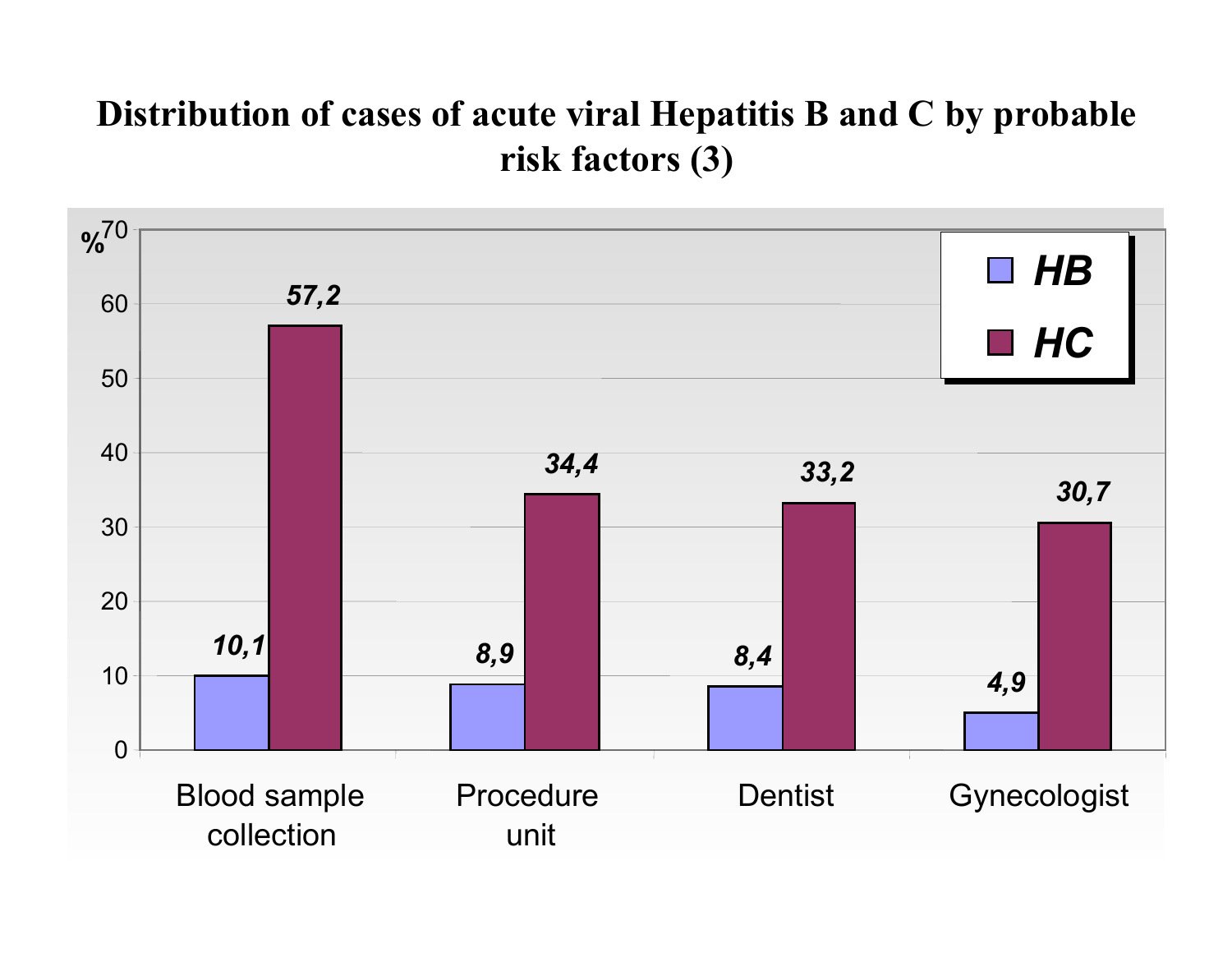#### **Etiology of death cases, sentinel surveillance**

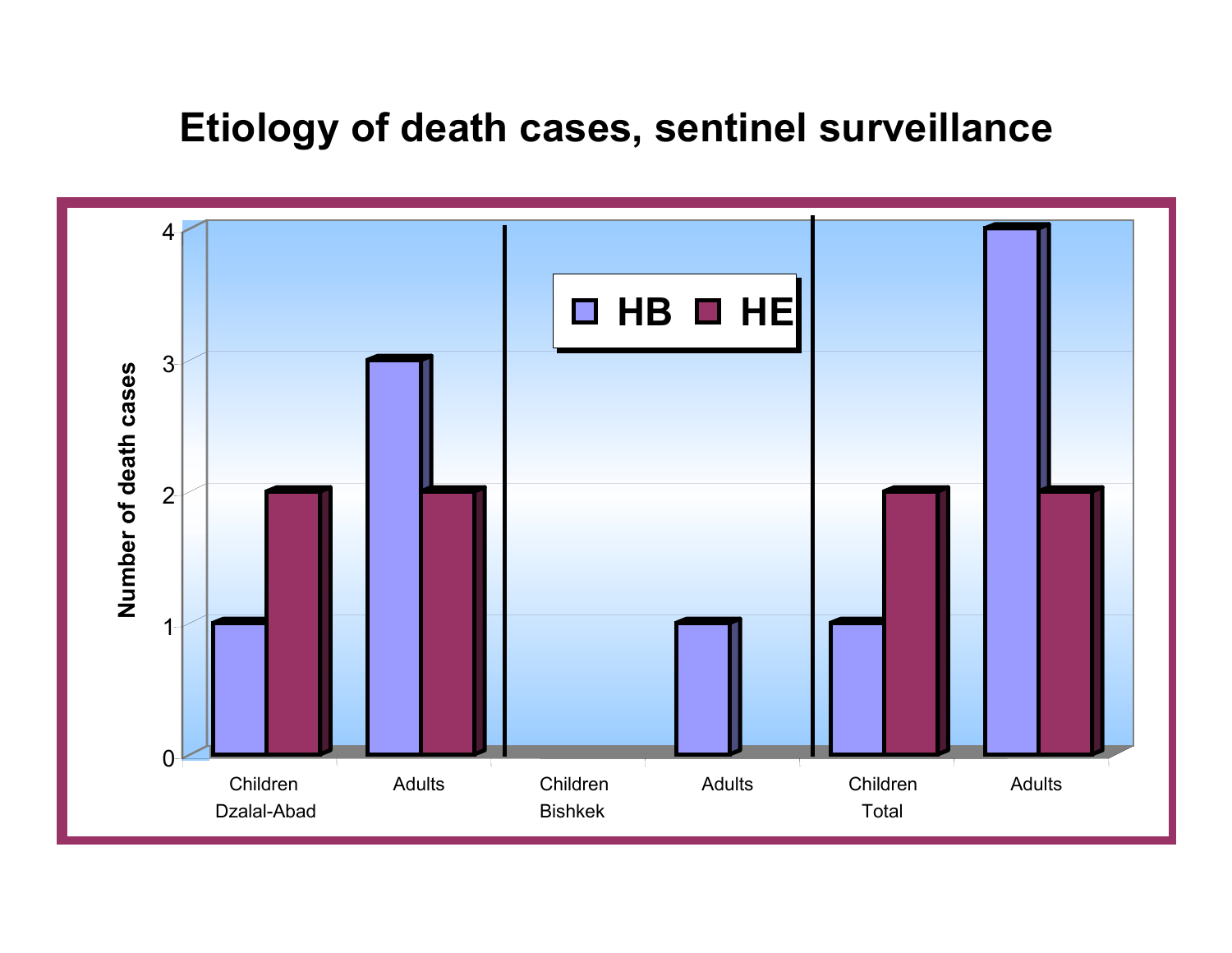# Conclusions

- The acute hepatitis sentinel surveillance has been introduced and has been functioning in the Republic of Kyrgyzstan since January 1, 2000
- The acute hepatitis sentinel surveillance is used by the Ministry of Health of Kyrgyzstan to:
	- determine exact etiological structure of acute viral **Hepatitises**
	- get objective data about risk groups and probable ways of infection transmission
	- develop, monitor and evaluate effectiveness of prevention programs and plans on viral hepatitis